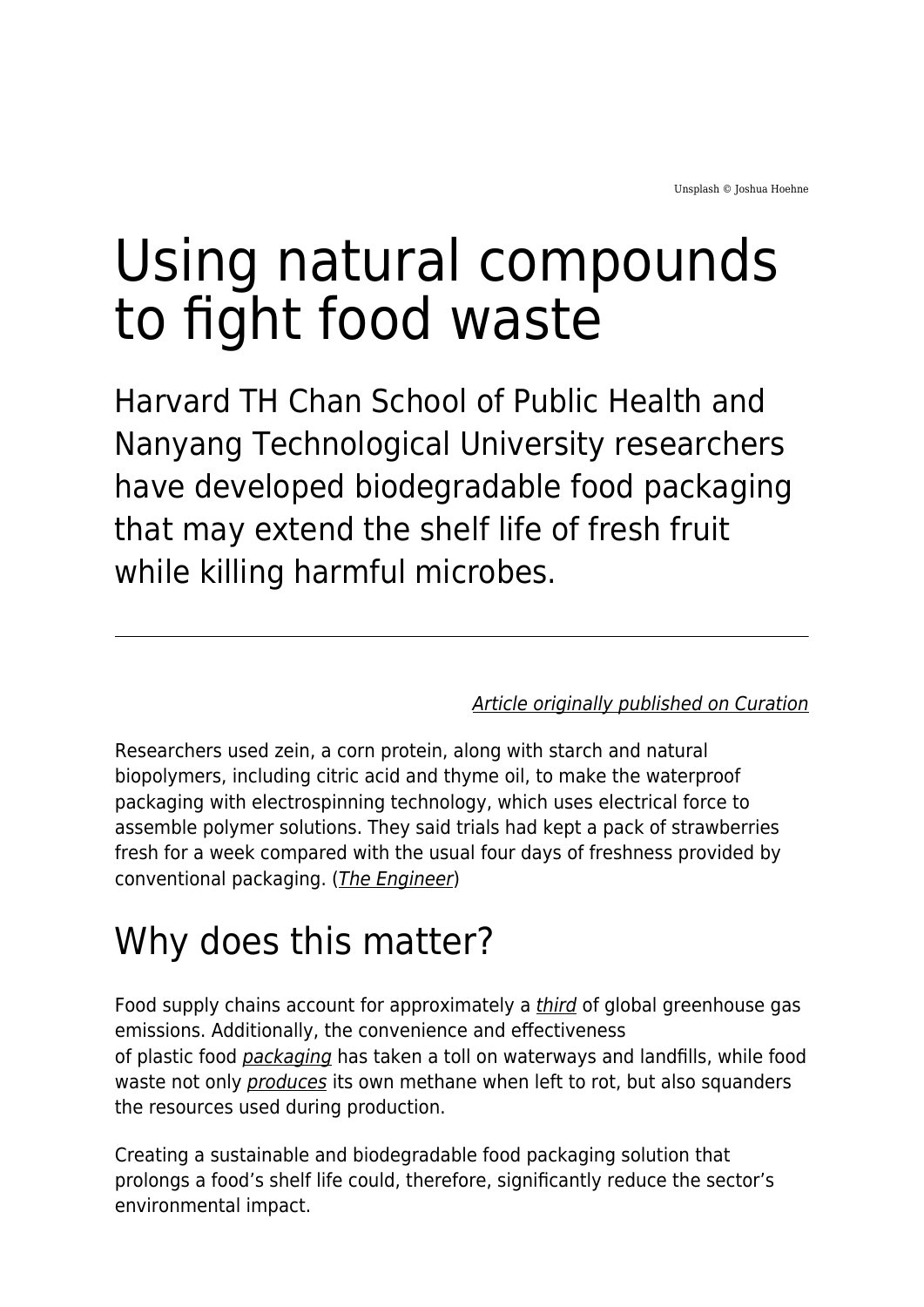## That's a wrap on plastic

Food transportation and preservation has long relied on plastic packaging, but recent measures, in particular France's [ban](https://www-bbc-com.cdn.ampproject.org/c/s/www.bbc.com/news/world-europe-59843697.amp) on plastic for fruit and vegetables, suggests now is the time for manufacturers and retailers to [source alternatives](https://www.maddyness.com/uk/2021/12/08/a-startup-creating-sustainable-packaging-options-raises-10m-to-commercialise-seaweed-based-products/). Bio-based solutions are an exciting prospect because they maintain sustainability while using biological processes to restrict harmful bacteria. So, who else is exploring these techniques?

Read also

[A startup creating sustainable packaging options raises](https://www.maddyness.com/uk/2021/12/08/a-startup-creating-sustainable-packaging-options-raises-10m-to-commercialise-seaweed-based-products/) [£10M to commercialise seaweed-based products](https://www.maddyness.com/uk/2021/12/08/a-startup-creating-sustainable-packaging-options-raises-10m-to-commercialise-seaweed-based-products/)

#### Bio-based alternatives

Multiple firms have adopted a coating solution for protection. Apeel, for example, recently secured [\\$250M](https://app.curationcorp.com/story/20A889DF-BA71-4FFC-BCC0-0DDA38CB1A05) for its food-safe powder coating on avocados and citrus fruits which creates a barrier against water and oxygen. Israelbased [Sufresca](https://app.curationcorp.com/story/93F64EA7-C49D-46B5-8EC7-B64313E27DD3), meanwhile, has launched a water-based, edible coating that it claims can extend shelf life for fruit and vegetables by several weeks.

It's worth noting, however, the focus above is on fruit and vegetables. The "smart packaging" developed by the Harvard and Nanyang scientists is claimed to be compatible with raw meat and fish, providing more products with an extended shelf life.

#### Wider access to fruit and veg

Establishing a longer shelf life presents environmental benefits but could also have health implications. A short shelf life can often [inflate](https://abcnews.go.com/Health/Diet/story?id=3807128&page=1) the price of fruit and vegetables, creating a divide between those who can and cannot afford healthy, fresh produce. A scalable solution that can extend shelf life by several weeks could be essential in tackling *[issues](https://www.foodnavigator.com/Article/2021/10/01/The-high-cost-of-healthy-eating-We-need-to-ensure-the-affordability-and-accessibility-of-nutritious-food)* surrounding the affordability of healthy eating while offering more potential for bulk ordering.